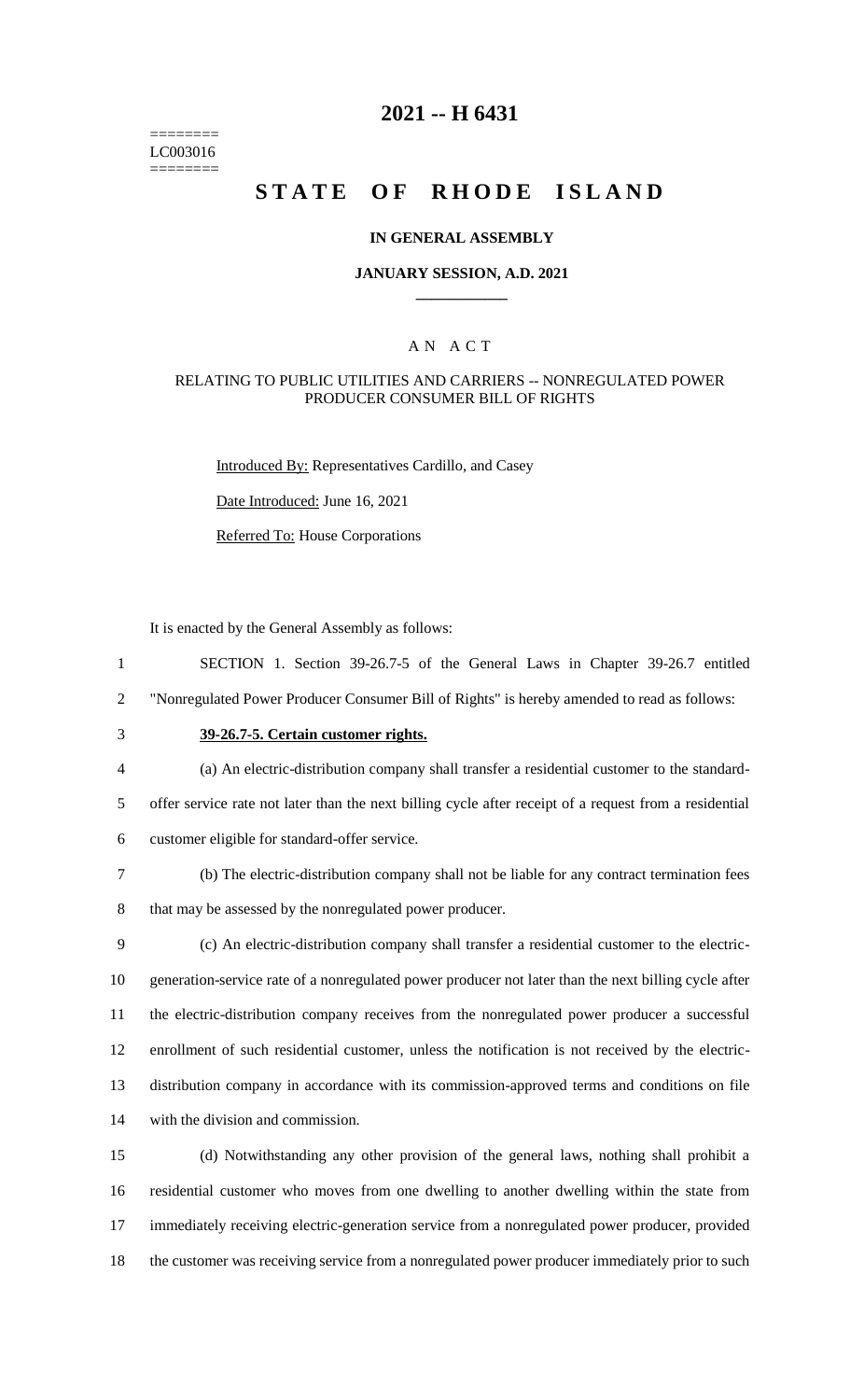- move.
- (e) The electric-distribution company shall include in its terms and conditions, subject to review and approval by the commission, conditions for release of customer information to a nonregulated power producer. (f) Customers shall be entitled to any available, individual information about their loads or usage at no cost.
- (g) On or before January 1, 2017, the division shall initiate a rulemaking proceeding to develop a standard summary form of the material terms and conditions of the contract for electric- generation services signed by a residential customer. Such form shall include, but not be limited to, the following:
- (1) A description of the rate the customer will be paying;
- (2) Whether such rate is a fixed or variable rate;
- 13 (3) The term and expiration date of such rate;
- (4) Whether the contract will automatically renew;
- (5) A notice describing the customer's right to cancel the service, including the right to
- schedule the cancellation of service on a date certain at any time during the contract period, as
- provided in this section;
- (6) Information on air emissions and resource mix of generation facilities operated by and under long-term contract to the nonregulated power producer;
- (7) The trade name of the nonregulated power producer;
- (8) The toll-free telephone number for customer service of the nonregulated power
- producer;

(9) The internet website of the nonregulated power producer;

- (10) The toll-free telephone number for customer complaints of the division; and
- (11) Any other information required by the division. Upon the division's filing of regulations pursuant to this section, the commission shall initiate a rulemaking proceeding to repeal any rules that overlap with the regulations filed by the division.
- (h) On and after January 1, 2017, each nonregulated power producer shall, prior to initiation of electric-generation services, provide the potential residential customer with a completed summary form developed pursuant to this section. Each nonregulated power producer shall, prior to the initiation of electric-generation services, provide the potential commercial or industrial customer with a written notice describing the rates; information that complies with § 39-26-9 and the commission's rules governing energy source disclosure, which may be amended from time to time; terms and conditions of the service; and a notice describing the customer's right to cancel the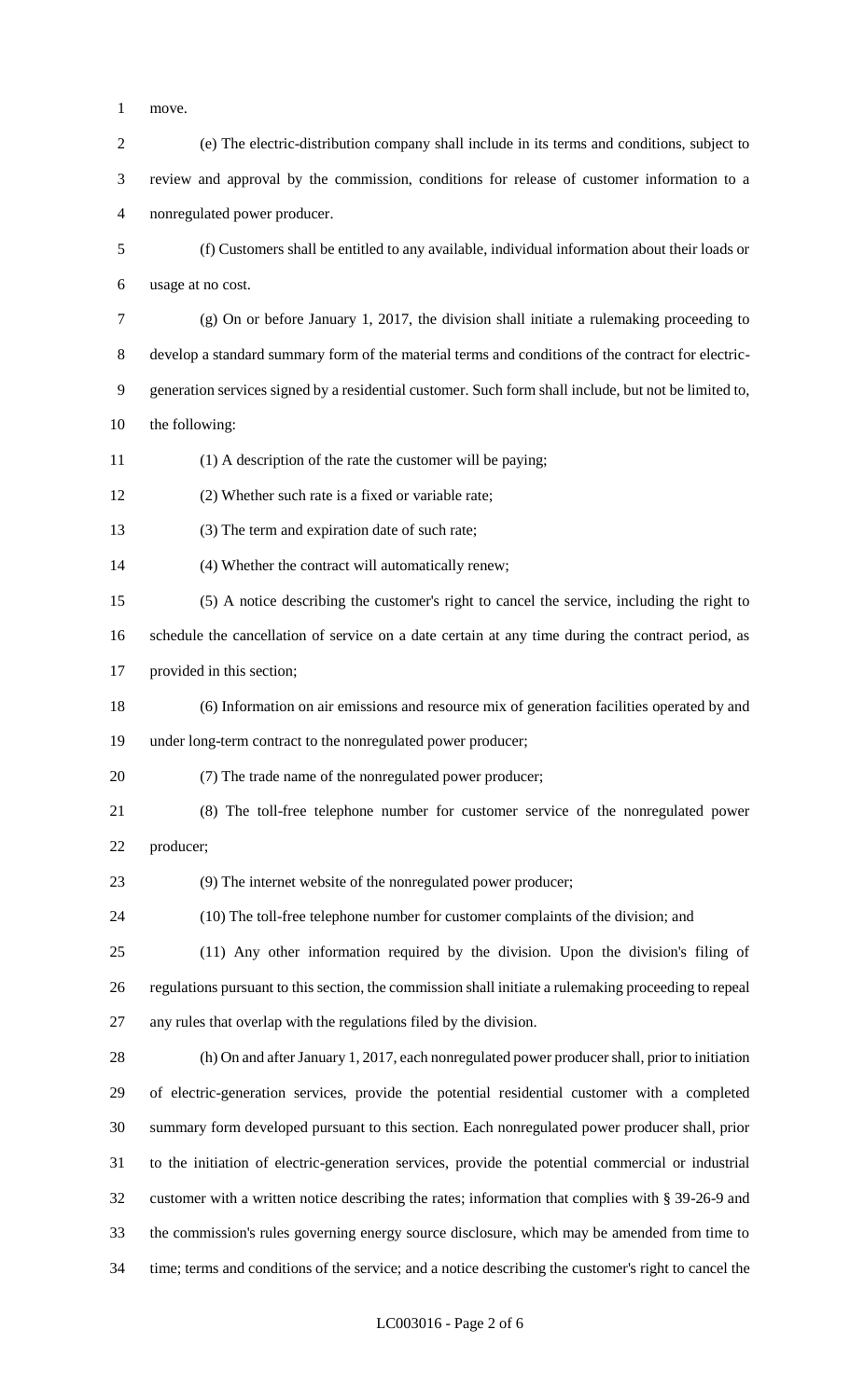- service; as provided in this section.
- (i) No nonregulated power producer shall provide electric-generation services unless the customer has signed a service contract or consents to such services by one of the following: (1) An independent, third-party telephone verification; (2) Receipt of a written confirmation, received in the United States mail from the customer, after the customer has received an information package confirming any telephone agreement; (3) The customer signs a contract that conforms with the provisions of this section; or (4) The customer's consent is obtained through electronic means, including, but not limited to, a computer transaction. (j) Each nonregulated power producer shall provide each customer with a written contract, which contract may be provided in an electronic format, that conforms with the provisions of this section and maintain records of the signed service contract or consent to service for a period of not less than two (2) years from the date of expiration of the contract, which records shall be provided to the division or the customer upon request. (k) Each contract for electric-generation services shall contain: (1) All material terms of the agreement; (2) A clear and conspicuous statement explaining the rates that the customer will be paying, including the circumstances under which the rates may change; (3) A statement that provides specific directions to the customer as to how to compare the price terms in the contract to the customer's existing electric-generation-service charge on the electric bill and how long those rates are guaranteed; (4) The contract shall also include a clear and conspicuous statement providing the customer's right to cancel such contract not later than three (3) days after signature or receipt in accordance with the provisions of this subsection, describing under what circumstances, if any, the supplier may terminate the contract and describing any penalty for early termination of the contract; (5) The methods by which a customer may cancel service through the nonregulated power producer which shall include electronic termination of an existing consumer's service agreement prior to the consumer's next bill read date so long as the request to disenroll has been made at least seven (7) calendar days in advance of the next bill read date. The electronic termination shall be provided in a clear and conspicuous location on the nonregulated power producer's internet website, and a method by which a customer without internet access may cancel service; and (6) Any other information required by the division. (l) Between thirty (30) and sixty (60) days, inclusive, prior to the expiration of a contract

for a residential customer, a nonregulated power producer shall provide a written notice to the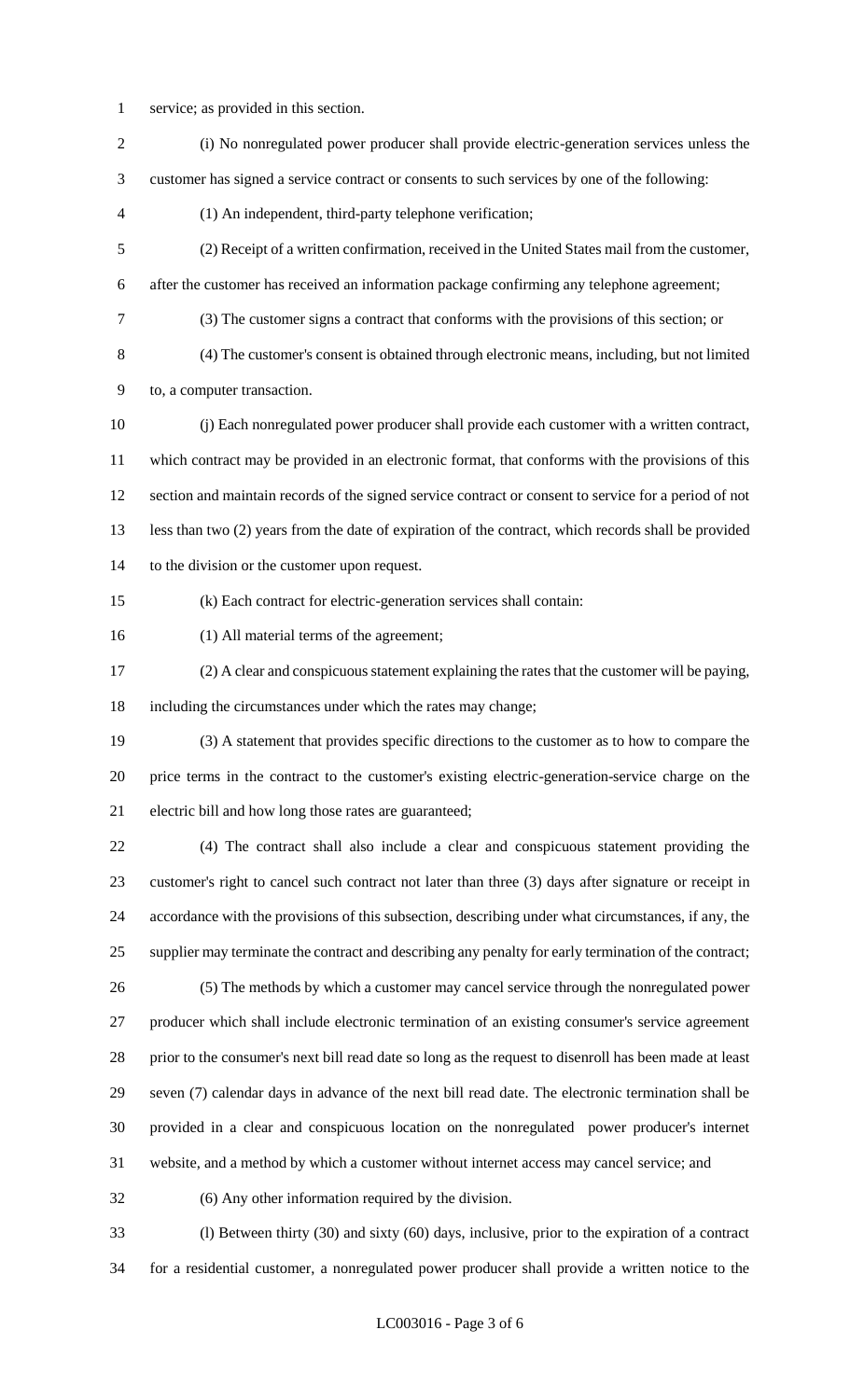customer of the contract expiration date. The residential customer shall select the method of written notice at the time the contract is signed or verified through third-party verification, as described in this section, in a manner approved by the division. The customer shall have the option to change the method of notification at any time during the contract.

 (m) On and after August 1, 2019, no nonregulated power producer shall automatically renew or cause to be automatically renewed a contract with a residential customer; provided, however, that a new contract with a residential customer shall be required if the terms for electric- generation services change from variable to fixed rates, fixed to variable rates, or to a different fixed rate. Any residential customer with a contract prior to August 1, 2020, that is scheduled to 10 automatically renew any time after August 1, 2020, shall be notified by the nonregulated power 11 producer in writing no less than thirty (30) days prior to the automatic renewal, and any residential 12 customer on a variable rate without a new contract since August 1, 2020, shall be notified by the 13 nonregulated power producer no less than once annually, of: (1) The rate a customer will pay under 14 a renewed fixed rate agreement, or the current variable rate in the event the customer will pay a 15 variable rate; and (2) The current default rate available; and (3) Clear instructions of the steps the 16 residential customer must follow to return to the default rate. This subsection shall not apply to, or 17 otherwise affect, any government body that aggregates the load of residential retail customers as 18 part of an aggregation plan pursuant to § 39-3-1.2.

 (n) No nonregulated power producer shall charge an electric-generation-service rate to a residential customer that is twenty-five percent (25%) more than the original contract price, or the last rate notification provided by the nonregulated power producer, without disclosing the rate change described in this section fifteen (15) days before it takes effect. The disclosure shall be in writing and shall conform to any rules that may be promulgated by the division.

 (o) No third-party agent may sell electric-generation services on behalf of a nonregulated power producer unless the third-party agent is an employee or independent contractor of the nonregulated power producer and the third-party agent has received appropriate training directly from the nonregulated power producer.

 (p) All sales and solicitations of electric-generation services by a nonregulated power producer, aggregator, or agent of a nonregulated power producer or aggregator to a customer conducted and consummated entirely by United States mail; door-to-door sale; telephone or other electronic means; during a scheduled appointment at the premises of a customer; or at a fair, trade or business show, convention, or exposition in addition to complying with the provisions of this section, shall comply with all state and local laws and regulations.

(q) Any representative of a nonregulated power producer, aggregator, or agent of a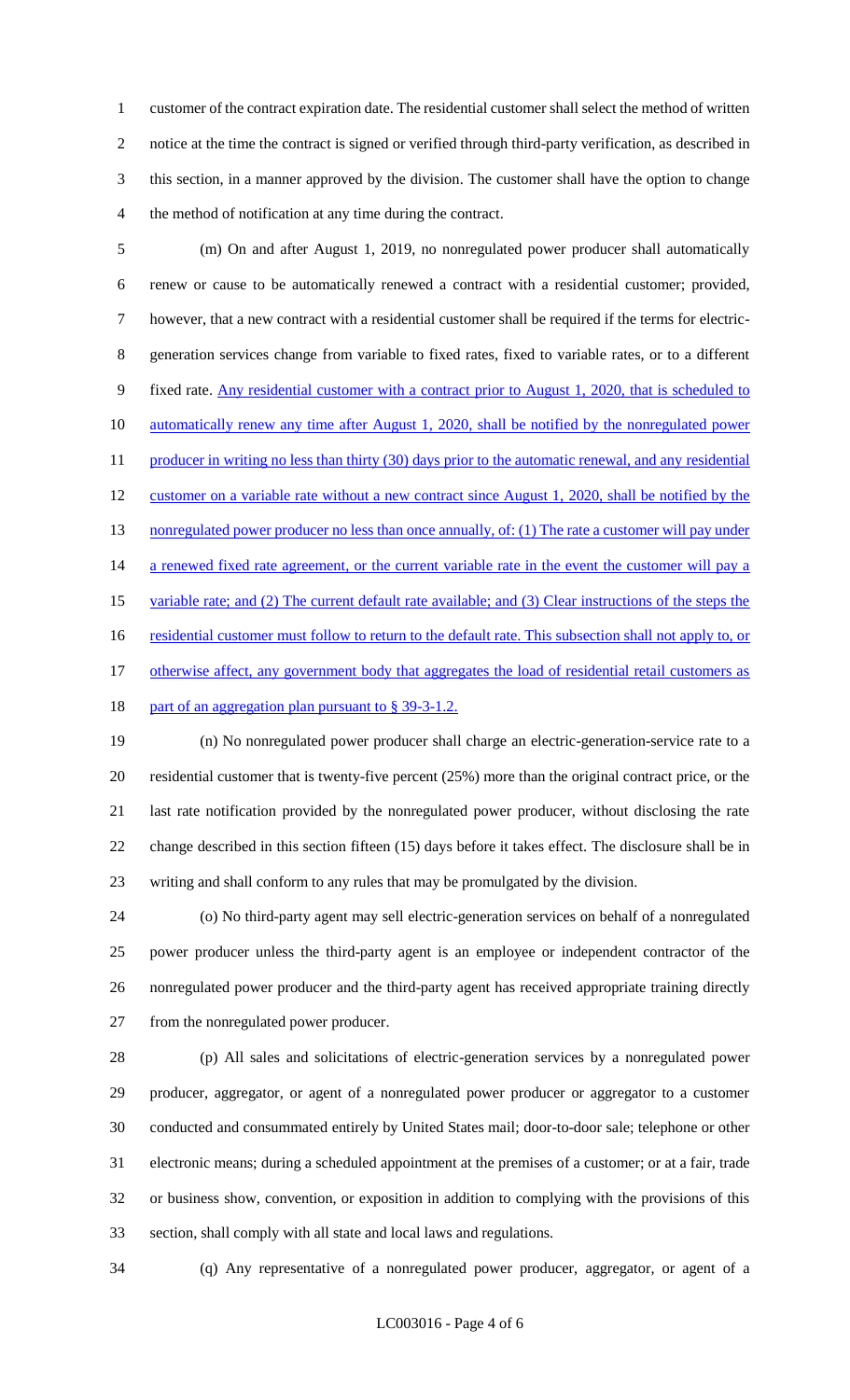nonregulated power producer or aggregator shall prominently display or wear a photo identification badge stating the name of the person's employer or the nonregulated power producer the person represents and shall not wear apparel, carry equipment, or distribute materials that includes the logo or emblem of an electric-distribution company or contains any language suggesting a relationship that does not exist with an electric-distribution company, government agency, or other supplier.

- (r) No nonregulated power producer, aggregator, or agent of a nonregulated power producer or aggregator shall advertise or disclose the price of electricity to mislead a reasonable person into believing that the electric-generation services portion of the bill will be the total bill amount for the delivery of electricity to the customer's location, or make any statement, oral or written, suggesting a prospective customer is required to choose a supplier. When advertising or disclosing the price for electricity, the nonregulated power producer, aggregator, or agent of a nonregulated power producer shall, on and after January 1, 2017, indicate, using at least a ten-point (10) font size, in a conspicuous part of any advertisement or disclosure that includes an advertised price, the expiration of such advertised price, and any fixed or recurring charge, including, but not limited to, any minimum monthly charge. SECTION 2. This act shall take effect upon passage.
	- ======== LC003016 ========